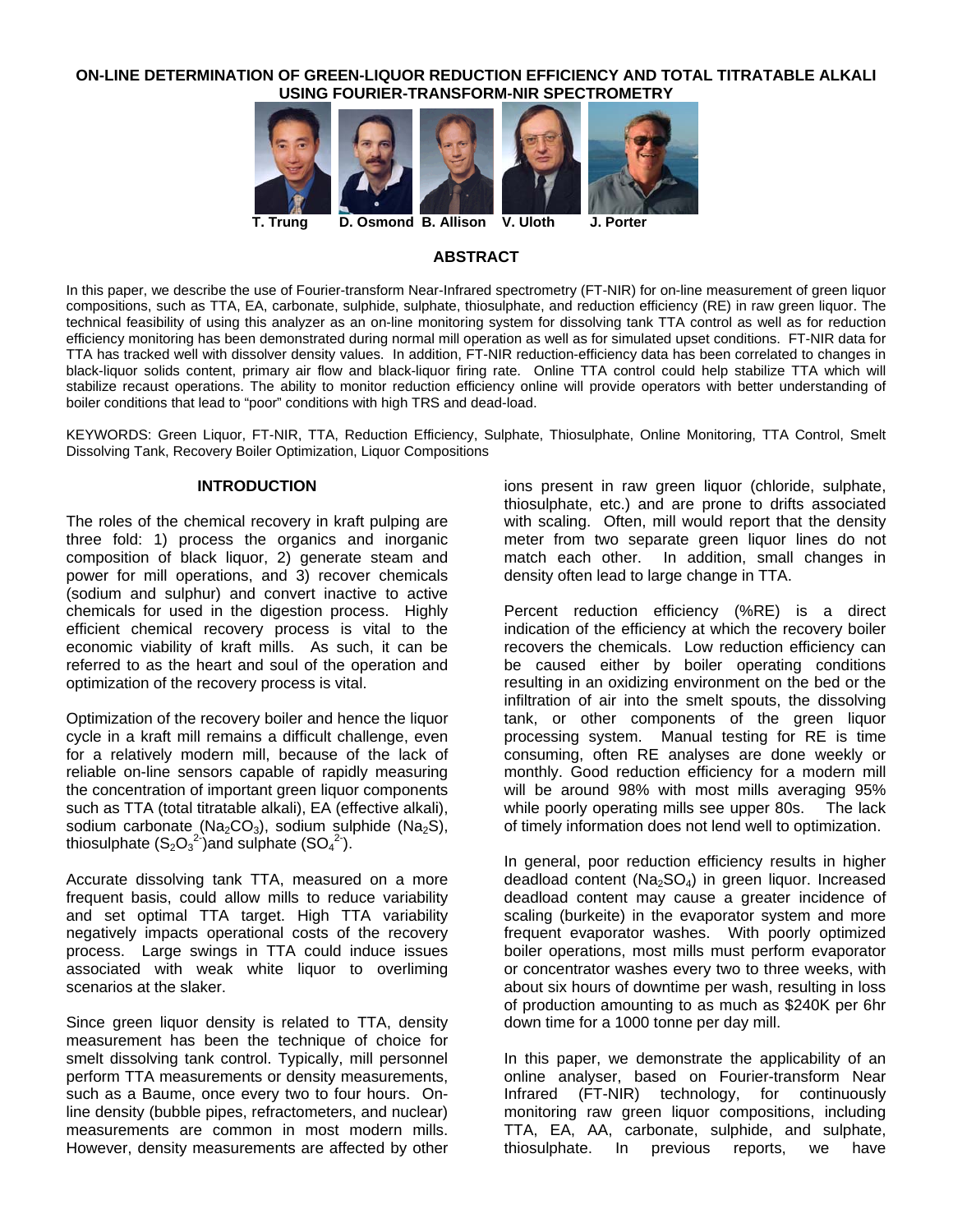demonstrated the effectiveness and applicability of FT-NIR technology for measuring and monitoring other mill process streams [1], including that for digester applications (white liquor and black liquor compositions) and recausticizing operations (white and green liquor compositions). More details regarding the use of FT-NIR in the pulp and paper industry are provided in references [2-8].

## **MILL INSTALLATION**

## *Hardware*

An ABB Bomem FT-NIR spectrometer, NetworkIR, was used for all spectral data acquisition. ABB's FTSW100 software was used to interface with the spectrometer. All valve sequencing was controlled by the FTSW100 software. Data output was sent to mill DCS via OPC protocol. The flow-through cell is located out on the process floor, close to the sample tie-in point and is connected to the spectrometer via fibre-optic cables, up to 1000 feet away. Figure 1A illustrates a schematic installation with the spectrometer located in a MCC rack room with the flow cell installed out in the field. Figure 1B shows a mill installation photo showing the flow cell and sampling valves for dissolving tank liquor, equalization tank green liquor and weak wash.



Figure 1A. Schematic illustration of the FT-NIR installation for smelt dissolving tank measurements.



Figure 1B. Actual installation at a Mill, showing valve installations for dissolving tank liquors, equalization tank liquors, and weak wash.

A sample tree is utilized to bring samples to the flowthrough cell and each sample is sequenced according to a schedule or as a request from the DCS or an operator. Figure 2 illustrates a typical sampling tree and valving configuration for three streams. Upon a sample trigger, a specific green liquor or weak wash sample is allowed to flow to by-pass and then through the cell. Temperature, flow measurements, pressure, and conductivity readings are used to determine for the presence of fresh sample in the cell. When scanning of the sample is complete, reference water is used for flushing the flow-through cell while high pressure water is used to flush the sample back to the tie-in point. As such, only water is present in sample lines during idle periods. If any permissive is not met, such as boiler feed water pressure, a sample will not start.



Figure 2. Typical sample line installation and valve hook up. Multiple samples can be tied into a sample tree and sequenced for sequential analyses with one flow cell. Each spectrometer can accommodate up to eight flow cells.

# **RESULTS AND DISCUSSION**

## *Smelt Analysis*

To determine which oxidized species exist predominantly in the smelt and whether the molten smelt or the unclarified green liquor represented the best sampling location for measuring reduction efficiency, we conducted a series of analyses with smelt samples taken from primary air ports and the spout, prior to smelt dissolution in the smelt dissolving tank. Samples were taken with a special sampling cup which allowed for minimal sample oxidation. Once sampled, the cup is sealed and allowed to cool. Analyses involved cutting of the solidified smelt and remove any region showing signs of oxidation. A known quantity is then dissolved in de-aerated deionized and distilled water to prevent oxidation. Measurements were performed with a FT-NIR, configure for manual sample entry, as well as standard high performance liquor chromatography (HPLC) and or ion chromatography (IC).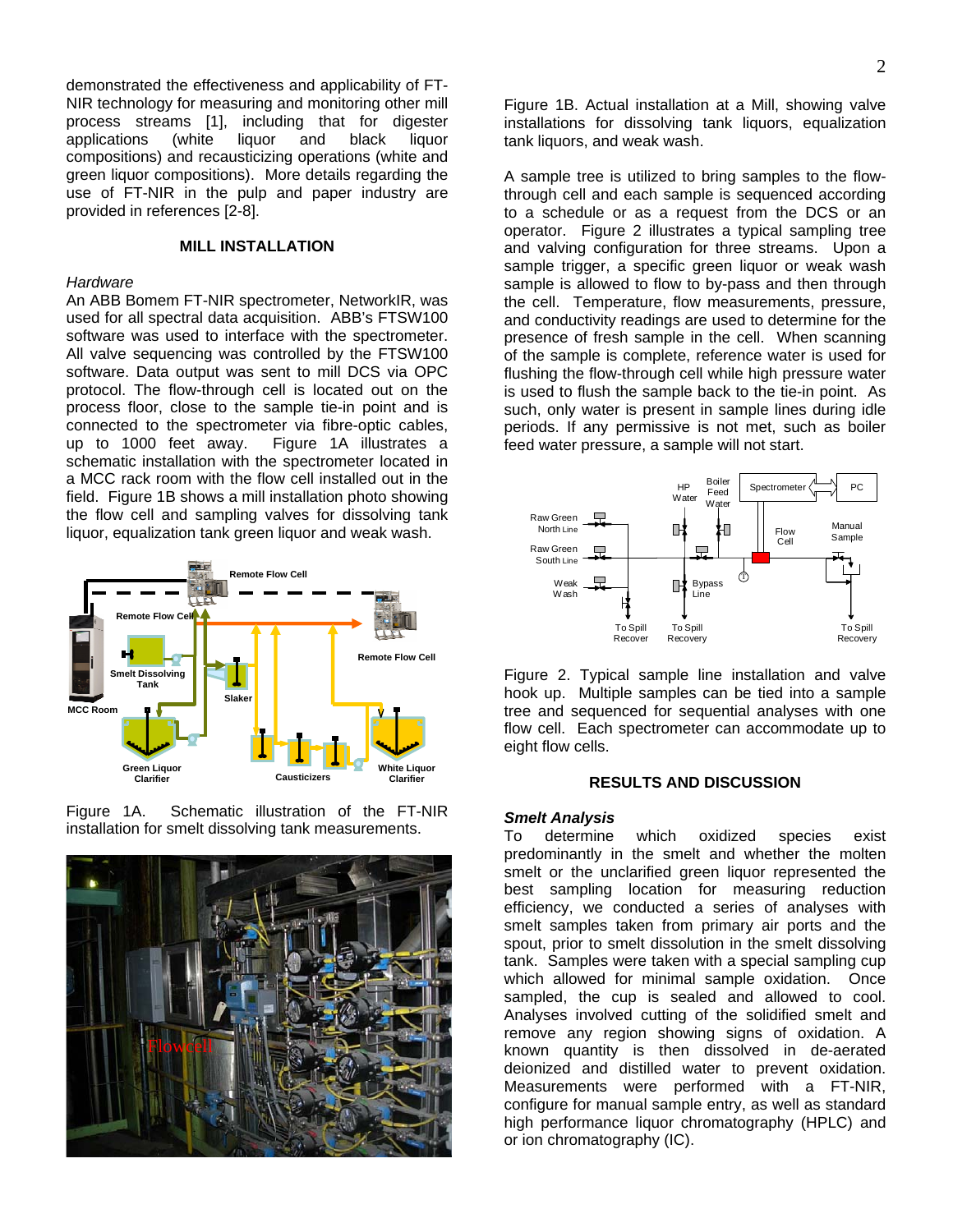The smelt samples at Mill B were taken from the NW (Northwest) (#1) spout, the NW Primary Air Port and the SE Primary Air Port. The results of the analysis are shown in Table I. When comparing the samples, the smelt at the spout shows relatively low levels of sulphate and thiosulphate with a RE greater than 90% where as the smelt taken from the two primary air ports has been oxidized by the oxygen present in the air and contains five to six times more sulphate and two to three times more thiosulphate. Also, sulphate levels are generally eight to ten times greater than thiosulphate levels on smelt samples taken through the primary air ports and four times higher than in samples taken from the smelt spouts. These results thus show that sulphate is the predominant oxidized sulphur species in the smelt. The reduction efficiency for samples collected through the primary air ports was only around 50%. It is understood and expected that the presence of oxygen at the primary air port level has a much greater impact on sulphate levels than on thiosulphate levels; however, thiosulphate was shown to be present in the smelt.

*TABLE I* 

*Smelt Analysis Results from Mill B* 

| Location/Sample<br>חו         | $[Na2S2O3]$<br>(%) | [Na <sub>2</sub> SO <sub>4</sub> ]<br>(%) | [Na <sub>2</sub> S]<br>(%) | Reduction<br>Efficiency<br>(%) |
|-------------------------------|--------------------|-------------------------------------------|----------------------------|--------------------------------|
| NW Spout (No.                 | 0.35               | 1.49                                      | 20.8                       | 93.3                           |
| <b>NW Primary Air</b><br>Port | 1.19               | 7.34                                      | 10.3                       | 58.4                           |
| <b>SE Primary Air</b><br>Port | 0.70               | 8.82                                      | 9.8                        | 52.6                           |

Smelt samples were also collected from all four spouts at Mill B. The results of those analyses are shown in Table II. The reduction efficiency ranges from about 85% to more than 95% and appears to be influenced by variations in boiler operating conditions and by conditions at the localized environments around each spout. The concentrations of sulphate were consistently about ten times higher than thiosulphate for the smelt samples at Mill B, again showing that smelt RE is influenced more strongly by sulphate concentrations.

| <b>TABI F II</b><br><b>Smelt Analysis Results from Mill B</b> |      |      |                     |            |  |
|---------------------------------------------------------------|------|------|---------------------|------------|--|
| Location/Sample $[Na_2S_2O_3]$ $[Na_2SO_4]$                   |      |      | [Na <sub>2</sub> S] | Reduction  |  |
| ID                                                            | (% ) | (% ) | (% )                | Efficiency |  |
|                                                               |      |      |                     | '%¦        |  |
| No. 1 Spout                                                   | 0.07 | በ 1  | 15.7                | 99.0       |  |
| No. 2 Spout                                                   | 0.22 | 22   | 18.0                | 88.9       |  |
| No. 3 Spout                                                   | 0.02 | 1.O  | 19.2                | 95.0       |  |
| No. 4 Spout                                                   | 0.26 | 2.6  | 17.0                | 85.6       |  |

Smelt samples from three different spouts at Mill C were also analysed. As seen from the top of Table III, the reduction efficiency for the three spouts were found to be in the same range as at Mill B, with typically very

low thiosulphate and sulphate levels. Similar smelt analyses for samples taken from the recovery boiler at Mill D are shown in Table IV. At Mill D, the variability from spout to spout was less than that seen in Mills B and C. The results of the smelt analysis at Mill C were then compared with those obtained with the raw green liquor taken directly from the smelt dissolving tank. (see Table III). It is immediately apparent that the thiosulphate level is higher in green liquor than the smelt and is comparable to those of sulphate in the green liquor. This is not surprising since the weak wash consists of partially oxidised white liquor, in which the main constituents are sodium thiosulphate and sodium hydroxide.

| <b>TABLE III</b>                          |                                                                                       |      |      |            |  |  |  |  |
|-------------------------------------------|---------------------------------------------------------------------------------------|------|------|------------|--|--|--|--|
| <b>Smelt Analysis Results from Mill C</b> |                                                                                       |      |      |            |  |  |  |  |
| Location/Sample                           | $[Na2S2O3]$<br>[Na <sub>2</sub> SO <sub>4</sub> ]<br>Reduction<br>[Na <sub>2</sub> S] |      |      |            |  |  |  |  |
| ID                                        | $q/L$ Na2O                                                                            | a/L  | a/L  | Efficiency |  |  |  |  |
|                                           |                                                                                       | Na20 | Na20 | '%)        |  |  |  |  |
| No. 4 Spout $(\%)$                        | 0.34                                                                                  | 0.43 | 22.9 | 96.7       |  |  |  |  |
| No. 5 Spout (%)                           | 0.03                                                                                  | 0.43 | 22.O | 97.9       |  |  |  |  |
| No. 6 Spout (%)                           | 0.32                                                                                  | 1.95 | 17.7 | 88.6       |  |  |  |  |
| Raw green                                 | 1.45                                                                                  | 2.15 | 35.1 | 90.7       |  |  |  |  |
| liquor(g/L Na <sub>2</sub> O)             |                                                                                       |      |      |            |  |  |  |  |
|                                           |                                                                                       |      |      |            |  |  |  |  |

| TABI F IV                                 |                    |                                    |                   |            |
|-------------------------------------------|--------------------|------------------------------------|-------------------|------------|
| <b>Smelt Analysis Results from Mill D</b> |                    |                                    |                   |            |
| Location/Sample                           | $[Na2S2O3]$        | [Na <sub>2</sub> SO <sub>4</sub> ] | [Na2S]            | Reduction  |
| ID                                        | (g/L               | (q/L)                              | (q/L)             | Efficiency |
|                                           | Na <sub>2</sub> O) | $Na2O$ )                           | Na <sub>2</sub> O | %)         |
| NW                                        | 0.25               | 1.16                               | 14.4              | 91.1       |
| SW                                        | 0.22               | 1.68                               | 14.5              | 88.4       |
| ΝE                                        | 0.20               | 1.44                               | 16.6              | 91.0       |
| SE                                        | 0.16               | 1.10                               | 14.8              | 92.1       |

These results suggest that the monitoring of dissolving tank green liquor should include thiosulphate as it is a deadload component. These findings suggest that reduction efficiency may need further differentiation; smelt reduction efficiency and green liquor reduction efficiency whereby thiosulphate should be included in green liquor reduction efficiency calculation. Further more, the data from the smelt analysis confirms that sulphate mainly originates from the boiler (not from weak wash) and that variations in reduction efficiency, which ranges from the mid-80s to high-90s, occur from spout to spout because of localized fluctuations in boiler performance and/or air entrainment around the spout.

In addition to the spout-to-spout variability, technical difficulties associated with smelt analysis make it infrequent and analyses performed directly on smelt would not be available in sufficient frequency to correlate with process variables. Since sulphate levels obtained from smelt analysis is similar to that provided by the in raw green liquor, it can be concluded that the smelt dissolving tank is the best sampling location for monitoring sulphide and sulphate levels and characterising boiler operations, especially since the smelt dissolving tank can be sampled continuously.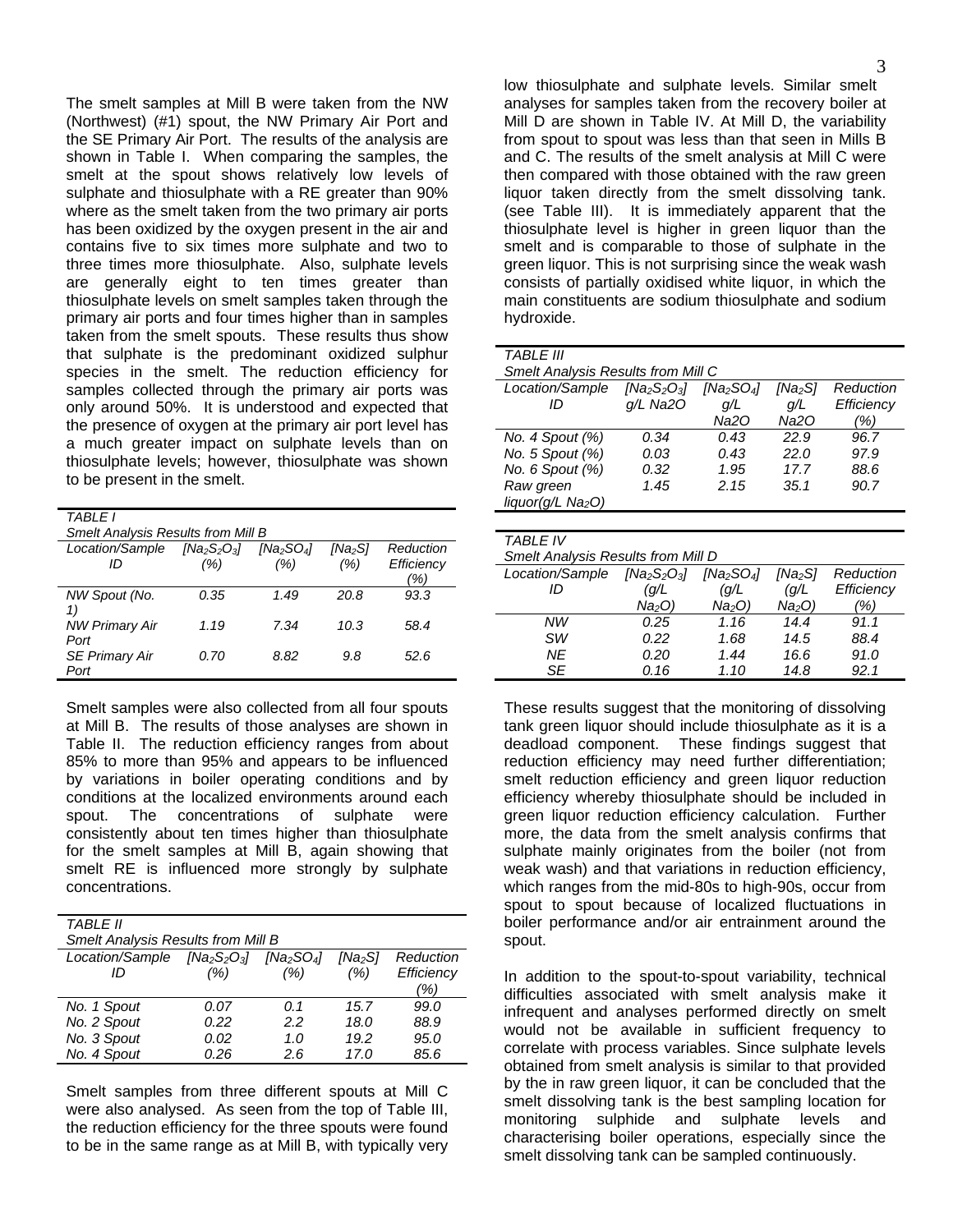Table V compares the FT-NIR results obtained for green liquor sulphate and thiosulphate with those of standard technique for measurements. The results clearly indicate that FT-NIR spectrometry can be utilized for dissolving tank green liquor composition analyses, including complete ABC compositions and sulphate and thiosulphate concentrations. The root mean squared standard error of prediction (RMSEP) was determined to be  $\pm 0.2$  and  $\pm 0.6$  g/L as Na<sub>2</sub>O for thiosulphate and sulphate, respectively. TTA, carbonate, and sulphide can be measured with accuracies of  $\pm$  0.8g/L.

| , |  |
|---|--|
|   |  |

| Validation of Raw Green Liquor Sample Analyses from Mill A |                                                                             |            |     |            |  |  |
|------------------------------------------------------------|-----------------------------------------------------------------------------|------------|-----|------------|--|--|
|                                                            | $[Na_2S_2O_3]$ (g/L Na <sub>2</sub> O) $[Na_2SO_4]$ (g/L Na <sub>2</sub> O) |            |     |            |  |  |
| Sample                                                     | FT-                                                                         | Commercial | FT- | Commercial |  |  |
| ID                                                         | NIR                                                                         | Laboratory | NIR | Laboratory |  |  |
| А                                                          | 1.4                                                                         | 1.4        | 4.1 | 4.5        |  |  |
| B                                                          | 1.5                                                                         | 1.5        | 5.5 | 6.5        |  |  |
| C                                                          | 1.6                                                                         | 1.4        | 8.1 | 8.5        |  |  |
| D                                                          | 1.5                                                                         | 1.4        | 8.8 | 8.8        |  |  |
|                                                            |                                                                             |            |     |            |  |  |
| TA DI E VI                                                 |                                                                             |            |     |            |  |  |

| IADLE VI                                                   |       |                       |      |                         |      |                         |  |
|------------------------------------------------------------|-------|-----------------------|------|-------------------------|------|-------------------------|--|
| Validation of Raw Green Liquor Sample Analyses from Mill D |       |                       |      |                         |      |                         |  |
|                                                            | TTA   |                       |      | [ $Na2CO3$ ]            |      | Na2S                    |  |
|                                                            |       | q/L Na <sub>2</sub> O |      | $g/L$ Na <sub>2</sub> O |      | $g/L$ Na <sub>2</sub> O |  |
| Sample                                                     |       |                       |      |                         |      |                         |  |
| ID                                                         | FT-   | Titration             | FT-  | <b>Titration</b>        | FT-  | Titration               |  |
|                                                            | NIR   |                       | NIR  |                         | NIR  |                         |  |
| А                                                          | 119.7 | 120.4                 | 73.8 | 74.4                    | 26.2 | 26.4                    |  |
| B                                                          | 118.8 | 121.9                 | 71.9 | 75.6                    | 25.6 | 27.0                    |  |
| C                                                          | 115.3 | 114.4                 | 69.6 | 69.6                    | 25.2 | 25.0                    |  |
| D                                                          | 114.8 | 115.4                 | 70.2 | 69.8                    | 25.2 | 25.1                    |  |
| E                                                          | 115.4 | 114.7                 | 70.3 | 69.9                    | 25.1 | 24.8                    |  |
| F                                                          | 118.0 | 115.3                 | 69.5 | 72.4                    | 24.8 | 25.7                    |  |

# *Online Smelt Dissolving Tank Green Liquor Measurements*

The mill installation saw that the FT-NIR spectrometer was mounted in a 19" rack mounted industrial cabinet along with the computer and CanOpen communications device. The flow cell, solenoids, and other electronics are assembled on a sampling skid which is mounted on the process floor. The mill provided sample tie-in lines and isolating valves. All lines are ½" SS316 ball valves with pneumatic actuators. Raw green liquor tie-in points were from both transfer lines and merged to a common line leading to the sampling station at the FT-NIR Liquor analyser. Stabilization tank outlet GL and weak wash were also analysed.

Figures 3 – 5 compares FT-NIR results (TTA, carbonate, sulphide) and density from for raw GL. It is evident that the FT-NIR TTA values matched that of the density swings.



Figure 3. Dissolving tank FT-NIR TTA and dissolver density. The FT-NIR TTA is shown to correlate well with the density for this period.

As seen above, there is much variability with this mill's dissolving tank TTA. The TTA ranges from 105 g/L (as Na<sub>2</sub>O) to 135 g/L for this period. Though there are various occasions that the density measurements seem to drop out, the FT-NIR continues to provide accurate TTA values.







Figure 6. FT-NIR GL Sulphide concentrations with dissolver density.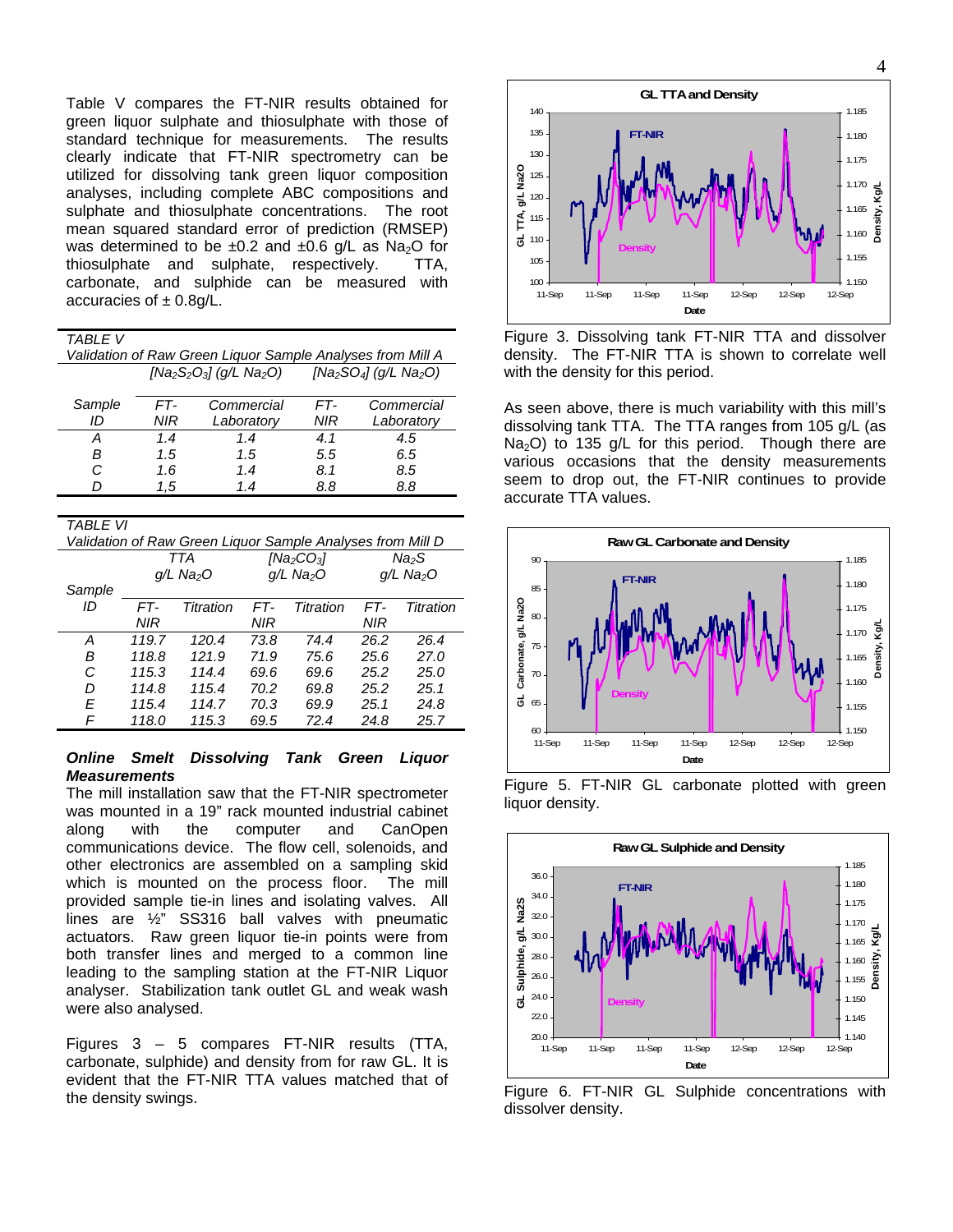Comparing Figures  $3 - 6$ , one sees that the major contribution to GL TTA is carbonate followed by sulphide. Dissolving tank GL EA was not found to be a major contributor to TTA variability as the caustic portion of the GL is primarily from the weak wash. There seems to be greater correlation between sulphide and TTA than between carbonate and TTA. However, carbonate has a larger weight portion of the total TTA and as much as 2/3 of TTA variability is due to swings in carbonate variability. As such, when TTA swings, carbonate and sulphide swings with TTA while the EA remains relatively constant. The FT-NIR TTA provides more accurate and higher resolutions required for process optimization opportunities.

Figure 6 below shows periods whereby the FT-NIR and the dissolver density do not agree. The mill switches the transfer lines every few days, between transfer line A and B.



Figure 6. Comparing FT-NIR TTA (blue) results with dissolver density (green) meters. Period A and B refer to density meter readings on A and B transfer lines.

Referring to Figure 6, the FT-NIR results correlated with the density for transfer line A and no correlation with density meter on transfer line B. As a matter of fact, the density on transfer line B actually diverges with the true FT-NIR TTA measurements. This example shows the difficulty that mills face when running with density measurements. Due to scaling of the density meter, measurement drifts were often observed. When green liquor transfer lines are switch, often the density values do not match. These differences and operating issues could induce variability of the green liquor TTA. More frequent recalibration of the density meters was required to keep the two meters in agreement. The FT-NIR shows no sign of scaling, provided that HP clean water is available for backflushing and reference water is available for cell flushing.

# *Online Smelt Dissolving Tank GL Reduction Efficiency*

The FT-NIR spectrometer package was sent to a mill (Mill B) for installation at the #4 recovery boiler dissolving tank for raw green liquor measurements. This boiler is a Combustion Engineering boiler, 32 feet wide and 38 feet deep. It normally operates at 71-72% solids with a two-wall primary air set up. Measurements were set to provide results every fifteen minutes.

The relationship between RE and green-liquor sulphide, thiosulphate and sulphate is shown in Figures 7a-d, for data collected over a period of a month. The green liquor RE shown in Figure 7a-c was calculated by including the thiosulphate concentration, whereas the RE in Figure 7d did not. As expected, sodium sulphide increases with increasing RE while sulphate and thiosulphate decreases with increasing RE. A much stronger correlation is observed when sulphate alone is used for the RE calculation. Thiosulphate tends to be generated more with entrained air operations of the dissolving tank and with weak wash than that correlated to recovery boiler operation. While the intercept in Figure 7d is close to 100% as expected, the intercept in Figure 7c is about 96%, which indicates that a small but relatively constant amount of thiosulphate was entering the smelt dissolving tank with the weak wash during the monitoring period. Hence, the recovery boiler reduction efficiency is best calculated without including thiosulphate while green liquor reduction efficiency should include thiosulphate concentration in the calculation to indicate deadload content.



0.05 0.1 0.15 0.2 0.25 0.3

**Na2S2O3, g/L Na2O**

—ا 80<br>0.05 82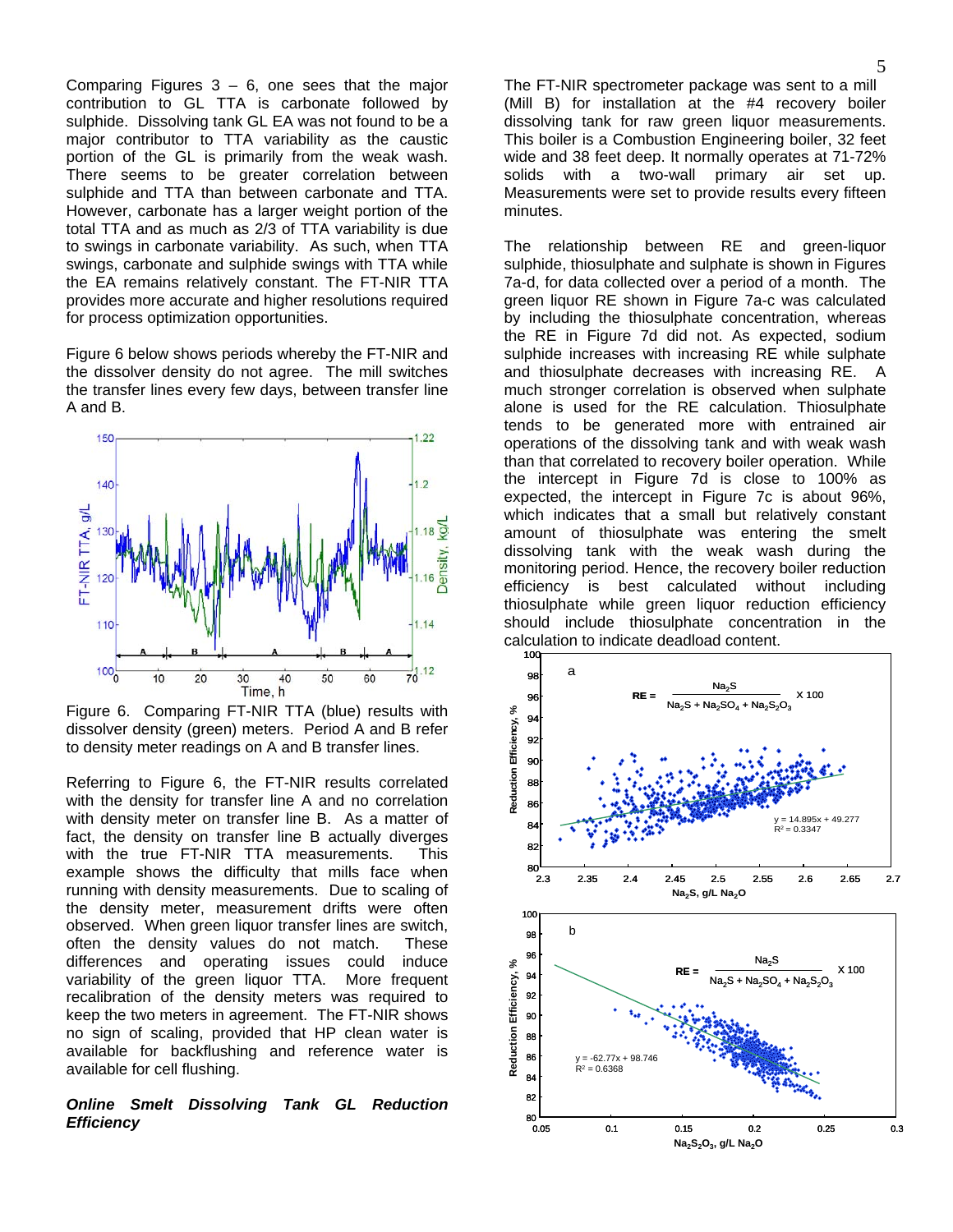

Figures 7a-d. Relationship between green liquor reduction efficiencies variations with chemical compositions: (a) sulphide, (b) thiosulphate, (c) sulphate with RE calculation including thio and (d) sulphate with RE calculation not including thio.

To get a better understanding of the various operating parameters that most affect RE, process data for individual and combined parameters were further studied to observe correlation with the calculated RE. Figure 8a shows a period with increasing black liquor solids while Figures 8b-d show the effect of increasing black-liquor solids content on the reduction efficiency (8b), the green-liquor sulphate (8c) and the greenliquor sulphide (8d), for this particular boiler. As the solids content is increased, the sulphate concentration drops while the sulphide concentration rises. The linear correlation is shown only to illustrate change in concentration and does not imply a linear kinetic order, although it can be argued that, after the first period, the change is quite linear. At first glance, the process data show that the increase in black-liquor solids content, from 71.8% to 73%, is highly correlated with an increase in percent RE, from 89 to 93%. However, in response to an increase in solids content, the operator raised the primary air, and perhaps the total air flow, in anticipation of higher boiler loading to prevent starving the boiler while maintaining combustion efficiency. Over the same time period, the primary air was increased from 265 to 295 Klbs./hr. These results show that, with higher solids content and an increase in

primary air flow, more efficient chemical recovery was obtained, to be accompanied by hotter char bed and lower furnace, which leads to increases in the reduction efficiency. These results will be boiler specific.

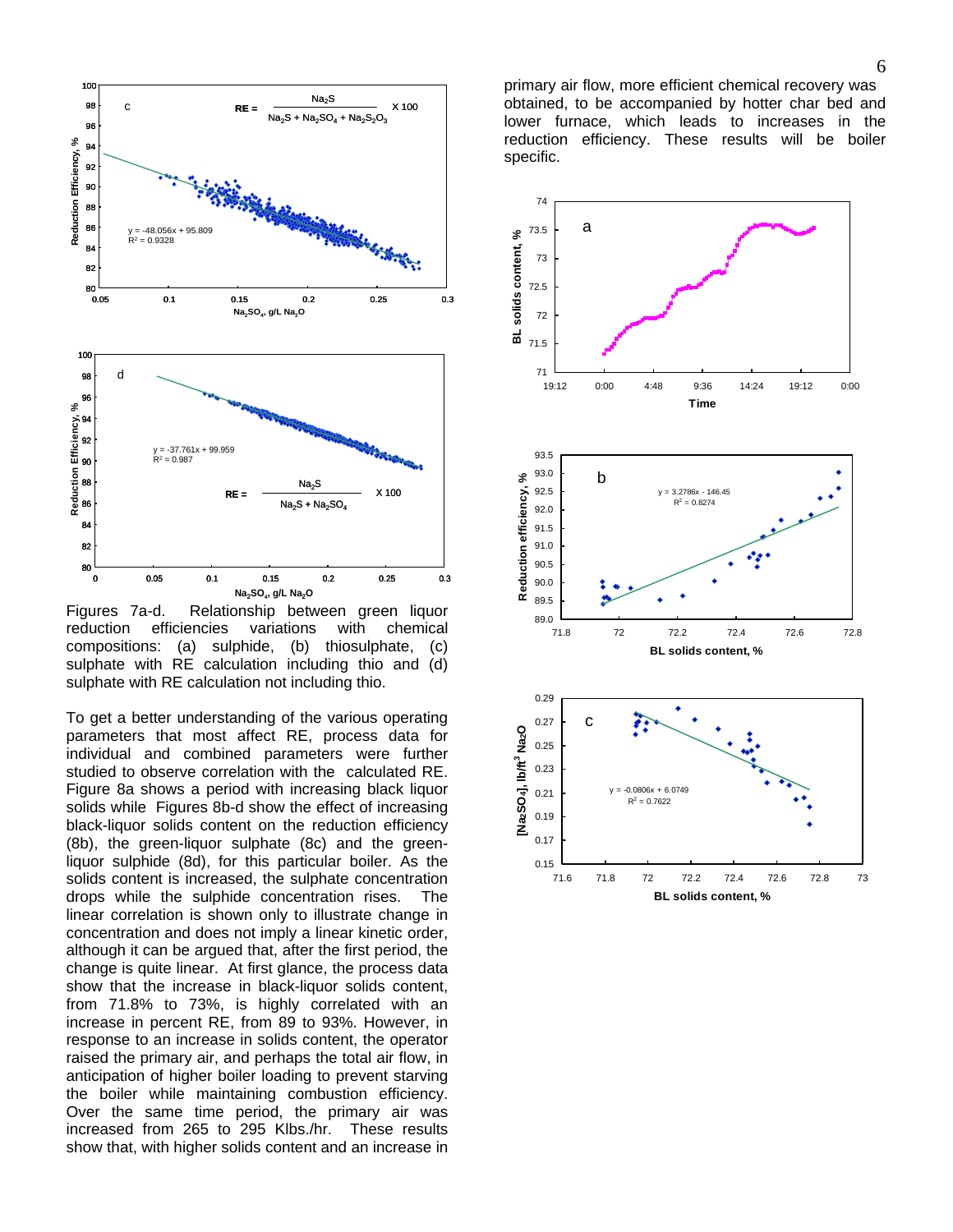

Figure 8a-d. Process parameters showing period of operation whereby changes in BL solids (and primary air changes) led to an increase reduction efficiency.

Figure 9 shows a contour plot relating the effects of both primary air flow and black liquor solids to reduction efficiency. The RE data is fitted with a distance weighted least squares algorithm (Origin software). This contour plot shows that, for this specific boiler, if one were to fire black liquor with a solids content of 69%, a primary-air flow of around 320 Klbs/hr. (top left corner) would maximize RE. As blackliquor solids increase (69% to 75%), and assuming no increase in the actual firing rate, one would move diagonally downwards, gradually reducing the primary air flow to approximately 220 Klbs/hr, maintain high RE. Overall, one would change the air-splits by shifting primary air to secondary and tertiary air. This operating strategy is in agreement with our current knowledge.



Figure 12. Contour plot relating primary air flow with black liquor solids content to green liquor reduction efficiency. Red indicates higher reduction efficiency.

## *Boiler optimization trials: Air balancing and liquor firing system adjustments*

To demonstrate the feasibility of using the analyser results to guide boiler optimization, we then proceeded to optimize Mill B's #4 boiler operations, first by properly balancing the air system, adjusting the air splits and then by increasing the liquor firing rate, from 3.4 to 4.5 Mlbs of dry BLS/day while keeping the same air-to-fuel ratio (or a constant  $O<sub>2</sub>$  at boiler exit). The objective of the air system optimization was to determine whether this particular boiler was able to handle higher liquor firing rates and to identify any deficiencies. We also performed carryover tests throughout the trials to verify the practicality of running the boiler at higher firing rates. Carryover was measured on the  $10<sup>th</sup>$  floor, 30 feet above the bullnose.

The baseline data (Table VI) collected on the first day of the trial indicated that the average bed temperature was 939 ºC while the RE was 88.8%. 9.8g of carryover were collected on a 1-inch diameter by 6-inch long pipe nipple in a 10-minute exposure using a simple deposit probe [28-10], at a firing rate of 3.4 Mlbs black liquor solids (BLS) per day. As we increased the firing rate, at the same fired solids concentration (71.7%), the RE value increased along with the bed temperature and carryover. With the carryover climbing close to a recommended upper limit, boundary condition measurements on the air system was carried which showed that there was a burner port that was leaking and skewing the air flow pattern. After shutting off the burner port and rebalancing the air, Test-1 on the following day showed higher RE as well as a dramatic drop in the carryover (from 11.5 to 7.5 g/10-minute exposure). When the boiler load was then further increased to 4.5 Mlbs BLS/day, the RE value increased along with the bed temperature while the measured levels of carryover stayed low. In this air system optimization process, we see that the reduction efficiency increased from 88.8 to 93.4%, the char bed temperature increased from 939 to 1008 °C, the stack oxygen dropped from 4.0 to 1.3% (due to better gas mixing), and steam generation increased from 3.4 to 3.8 lb/lb fired BLS. Because of a power limitation on the ID fan, tests could not be carried out at higher firing rates.

| Table VI                                              |             |       |       |        |        |  |
|-------------------------------------------------------|-------------|-------|-------|--------|--------|--|
| Results from the boiler-optimization trials at Mill B |             |       |       |        |        |  |
| Parameters                                            | Units       | Feb24 | Feb25 | Feb26  | Feb26  |  |
|                                                       |             |       |       | Test 1 | Test 2 |  |
|                                                       | <b>MIbs</b> |       |       |        |        |  |
| <b>BL</b> firing                                      | BLS/        | 3.4   | 4.0   | 4.0    | 4.5    |  |
| rate                                                  | day         |       |       |        |        |  |
| Average %                                             |             |       |       |        |        |  |
| RE                                                    | %           | 88.8  | 90.6  | 92.5   | 93.4   |  |
|                                                       |             |       |       |        |        |  |
|                                                       |             |       |       |        |        |  |
| Stack O <sub>2</sub>                                  | ppm         | 3.2   | 1.2   | 1.4    | 1.3    |  |
|                                                       |             |       |       |        |        |  |
|                                                       |             |       |       |        |        |  |
| Carryover                                             | q/10        | 9.8   | 11.5  | 7.5    | 8.3    |  |
|                                                       | min.        |       |       |        |        |  |
|                                                       |             |       |       |        |        |  |
| Bed                                                   | ºС          | 939   | 985   | 980    | 1008   |  |
| temperature                                           |             |       |       |        |        |  |
|                                                       |             |       |       |        |        |  |
| <b>BL Solids</b>                                      | %           | 71.7  | 71.7  | 71.7   | 72.0   |  |
| content                                               |             |       |       |        |        |  |
|                                                       |             |       |       |        |        |  |